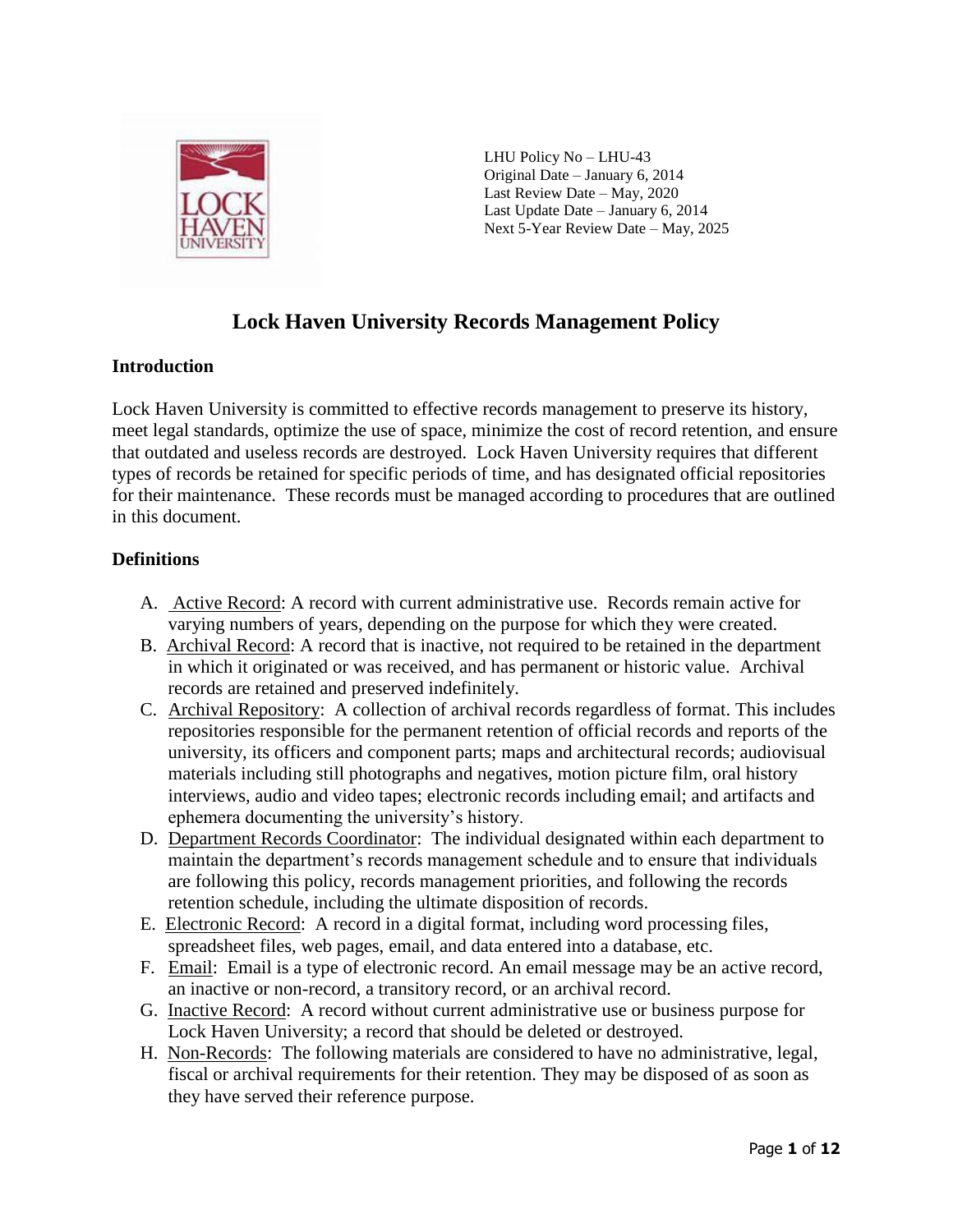- a. Duplicates: Extra copies of correspondence, completed forms, bulletins, statistics, reports, hardcopy printouts from a database, electronic files extracted from a master file or database, mailing lists, etc., used only for reference or informational distribution.
- b. Document Errors: Incorrect versions of documents, forms or reports that had to be regenerated in order to correct errors in typing, data entry, spelling, grammar, or format.
- c. Miscellaneous Notices or Memoranda: Memos and postings that do not relate to the functional responsibility of the department (i.e., announcements of meetings, reservations, confirmations, itineraries, acknowledgements, form-letter thank you notes, etc.).
- d. Preliminary Drafts
- e. Published Reference Materials: Printed materials received from other LHU offices, vendors or other non-LHU institutions, which require no action and are not needed for documentary purposes. May include technical reports/studies, magazines, catalogs, periodicals, flyers, announcements, newsletters and other widely distributed printed materials received by a LHU office.
- f. Requests for Information: Routine memos or forms used to request, or respond to requests for: information, forms, mailing lists, database printouts, publications, requests for computer printouts, etc. Retain until after the information has been sent or received.
- g. Routing Slips: Memos used to direct the distribution of documents. Stocks of
- Publications: Supplies (multiple copies) of departmentally-produced printed documents which are superseded, obsolete or otherwise valueless. May include program brochures, booklets, flyers, forms, catalogs, directories, manuals, posters and other informational materials produced by a department for wide distribution.
- i. Transmittal Memos: Letters and FAX cover sheets which accompany a document, report, form, etc., that do not add any substantive information to the transmitted material.
- I. Official Record: The original copy of a record (in any record format) prepared, owned, used, received, or retained in the course of university business. Repositories for these records are identified in the Records Retention Schedules.
- J. Official Repository: The unit designated as having responsibility for retention and timely destruction of particular types of official university records. Such responsibility is assigned to the unit's department records coordinator.
- K. Record: Information, regardless of physical form or characteristics, that documents a transaction or activity of the university that is created, received, or retained pursuant to law or in connection with a transaction, business, or activity.
- L. Record Category: Typically, but not necessarily, university records fall into the following categories:
	- a. Academic Administration and Management
	- b. Alumni
	- c. Deeds, Leases, Licenses, Contracts
	- d. Facilities
	- e. Financial
	- f. General Administration and Management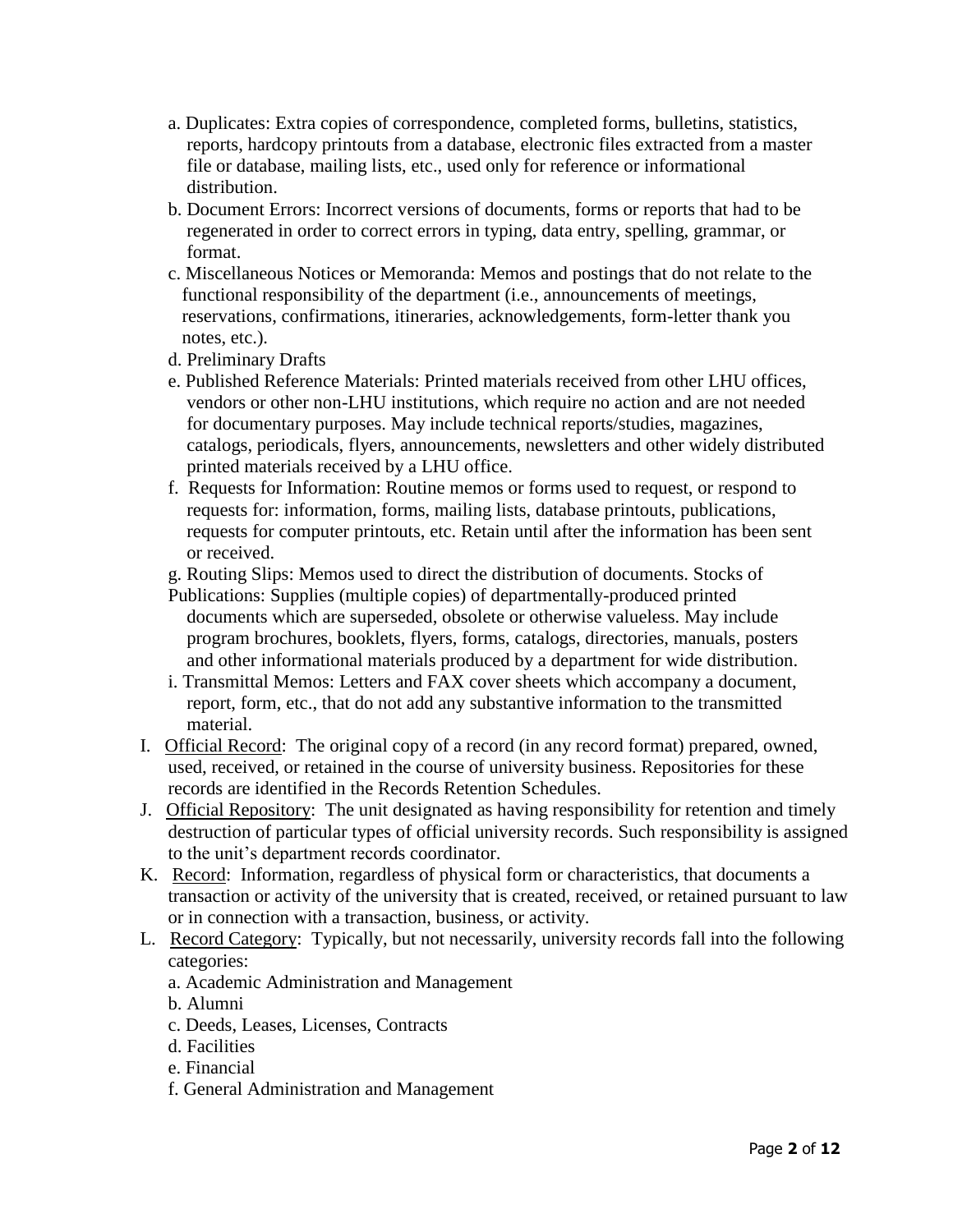- g. Health and Safety
- h. Legal
- i. Medical
- j. Personnel
- k. Public Safety
- l. Publications, Statistical Data Documents, Reports
- m. Risk Management
- n. Sponsored Projects, Contracts, Grants
- o. Student
- p. Tax
- M. Record Format: The medium in which the record is conveyed. Examples include: handwritten, printed, recorded, photographed, micrographed, electronic (including database entries) and email (both sent and received), etc.
- N. Records Retention Schedules: Tables showing which records are retained, who is responsible for keeping them, and for what period of time. The Record Retention Schedules for Lock Haven University are included in the appendices to this policy.
- O. Reference Record: A record maintained for reference purposes beyond the established retention period upon approval of the respective Department Records Coordinator.
- P. Right to Know: The Commonwealth of Pennsylvania Right to Know Law, Act 3 of 2008 (65 P.S.§§ 67.101 et seq.) "Unless otherwise provided by law, a public record shall be accessible for inspection and duplication by a requester in accordance with this act."
- Q. Transitory Record: A document of short-term interest that has no lasting business value.
- R. University Archives: There is no single archival repository for records and materials at Lock Haven University. Consult the Records Retention Schedule for specific archival repositories at Lock Haven University.
- S. University Archivist: There is no Lock Haven University Archivist. A university archivist ordinarily has several responsibilities: 1) designating which official university records are archival; 2) effecting the transfer of archival records from the office in which they originated or were received to the University Archives at such times and in the manner and form prescribed by the Archives and subject to the appropriate retention and disposition schedules; 3) maintaining the University Archives. The University Records Management Administrator performs the first responsibility; the other responsibilities are performed by individual Department Records Coordinators. See the records retention schedules in Appendix A of this document.
- T. University Record: The original copy of a record (in any record format) prepared, owned, used, received, or retained in the course of university business. University records are the property of Lock Haven University.
- U. University Records Management Administrator: The University Records Manager has ultimate authority for the University records management policy, including records retention. At Lock Haven University the Vice President for Administration and Finance is the University Records Management Administrator.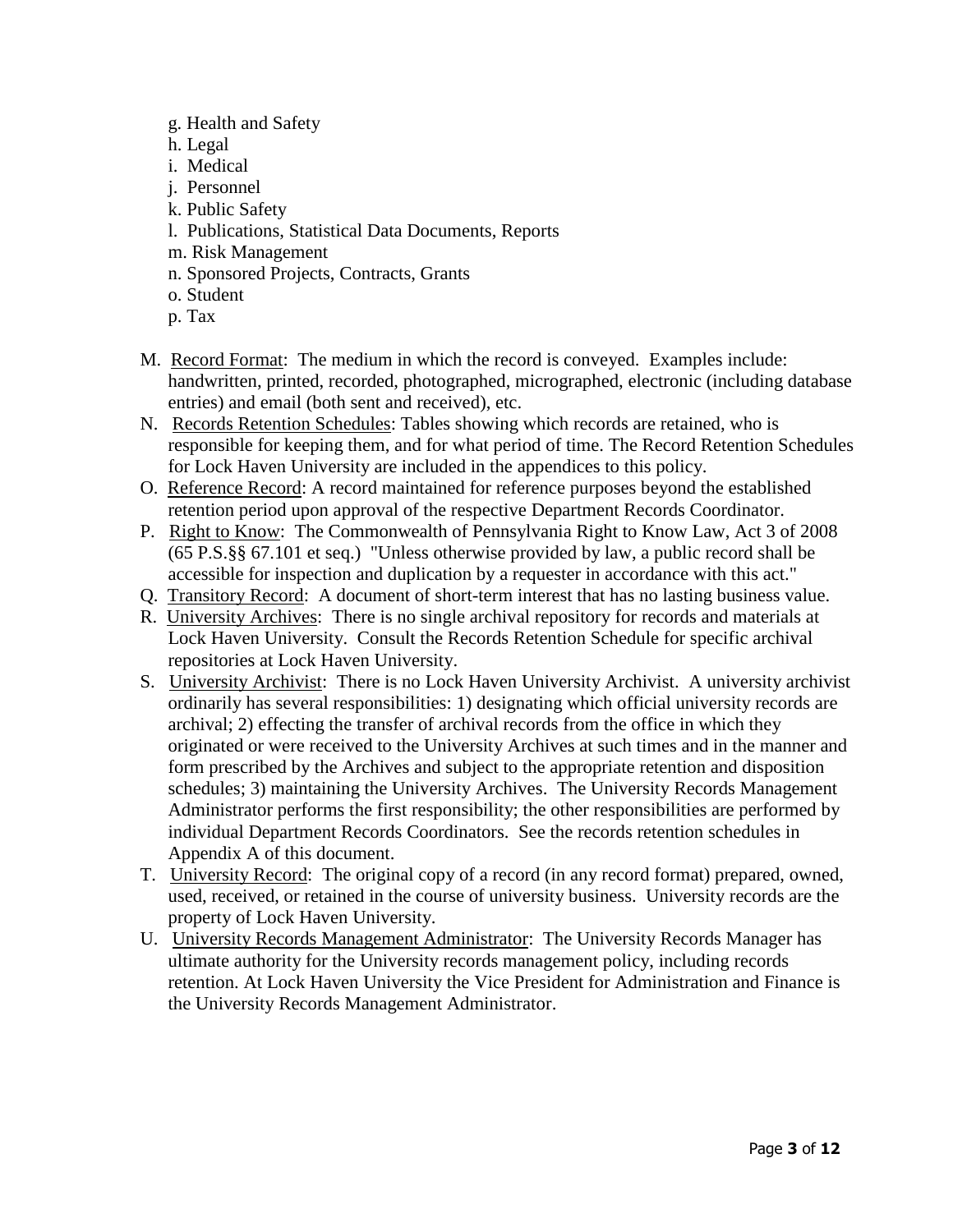## **Policy**

### A. Overview:

Lock Haven University requires consistent treatment of records. Maintenance, retention, and disposal procedures for university records (see the "Definitions" Section of this document) must be followed systematically by university employees.

In addition, duplicate or multiple copies of these records, retained in locations other than official repositories (see the "Definitions" Section of this document), must also be disposed of when they no

longer serve a business purpose.

This policy is intended to ensure that the university:

- meets legal standards;
- optimizes the use of space;
- minimizes the cost of record retention;
- preserves the history of the university;
- destroys outdated and useless records.
- B. Roles
	- 1. Executive Level: The Vice President for Administration and Finance will be responsible for policy, procedures including storage and archiving, archiving decisions, guidelines and direction, and coordination of the program.
	- 2. Department Level: Each department will be responsible for its own retention schedule, business practices, and audit procedures, following the guidelines and direction from the executive level.
	- 3. Facilities: The Facilities department will be responsible for providing physical record support and coordinating document storage and disposal according to the temporary document holding procedure.
	- 4. Information Technology: The Lock Haven University Information Technology Department will be responsible for providing electronic records storage and archiving according to the policies and procedures of the IT Department.

#### **Procedures**

#### *4.1. Responsibilities for Managing Official University Records*

Departments and units that maintain university records are called "official repositories." These administrative units are responsible for establishing appropriate record retention management practices according to this policy. Each Department Records Coordinator or designee must:

a. implement the department's and/or office's record management practices;

b. ensure that the department's and/or office's record management practices include management of e-mail and other electronic documents;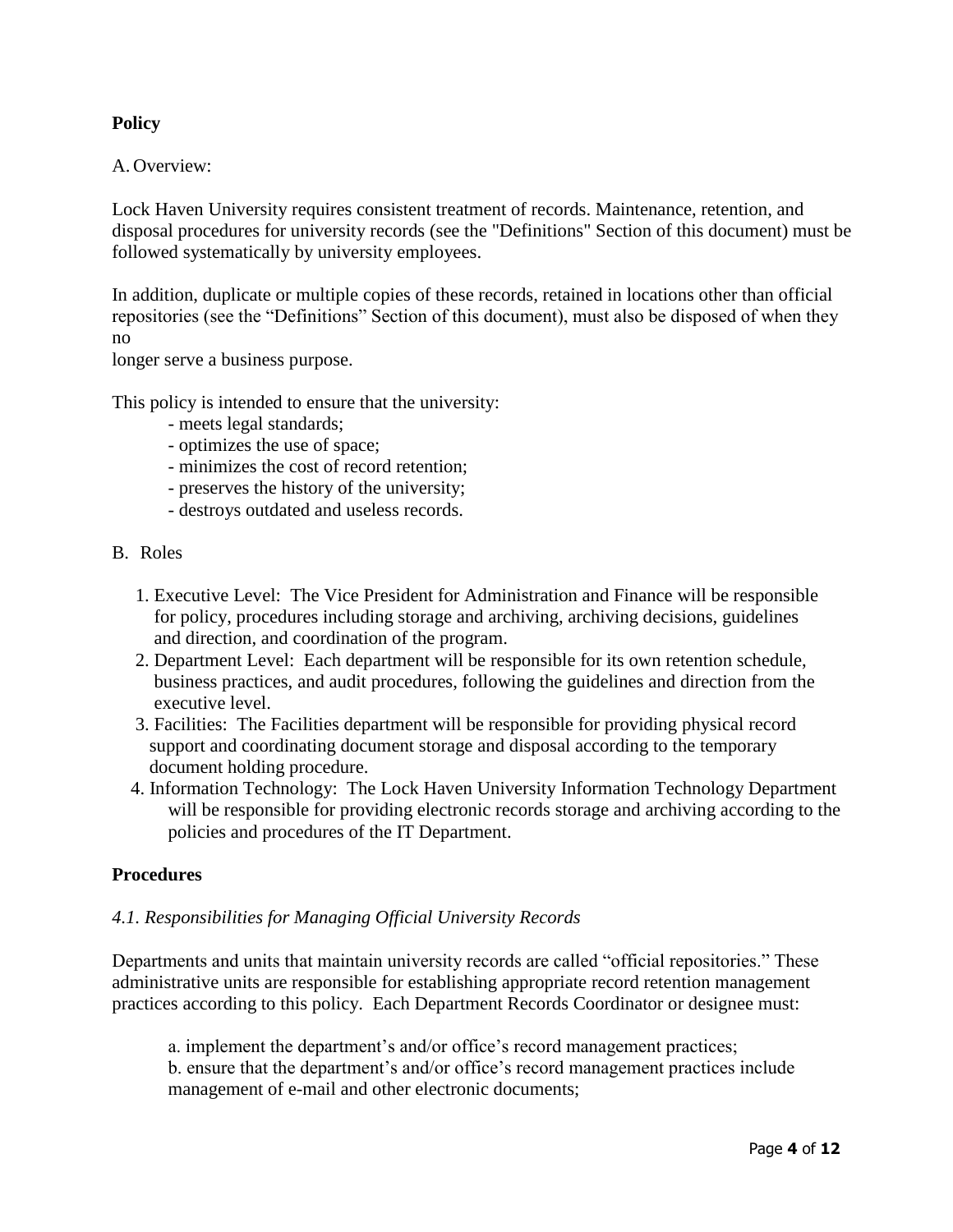c. ensure that these management practices are consistent with this policy;

d. educate staff within the administrative unit in understanding sound record management practices;

e. preserve inactive records of historic value, and transfer those records to the appropriate University repository;

f. ensure that access to confidential files is restricted. Long term restrictions on access to selected archival records should be negotiated at the time of their transfer to the appropriate University repository;

g. destroy inactive records that have no archival value upon passage of the applicable retention period.

If you have any questions about your responsibilities, contact the office of the University Records Management Administrator (see the "Contacts" Section of this document). This office will help you understand this policy and implement these responsibilities.

## *4.2. Preserving or Disposing of Official University Records*

When the prescribed retention period (see Records Retention & Disposal Schedule in Appendix A) for official university records has passed, a determination of whether to preserve or dispose of the documents must be made. In accord with appropriate laws and regulations the University Records Management Administrator has the ultimate responsibility and the authority to designate which records are to be discarded and which are to be retained and for what duration. Each university office and employee is responsible for reviewing records and retaining them as specified in the retention schedules of this document. This includes the review of records generated or maintained in university information systems or equipment (including mainframe, mini, and micro computing/storage systems).

### Archival Records

If you have determined that the records are archival, they must be transferred to the appropriate official repository.

### □ Non-Archival Records

If you have determined that it is appropriate to dispose of a record, destroy it in one of the following ways:

- 1. Recycle non–confidential paper records.
- 2. Shred or otherwise render unreadable confidential records.
- 3. Erase or destroy electronically stored data.

### *4.3. Records Retention: Location and Duration*

It is the responsibility of every university office and individual retaining official records to insure compliance with this policy.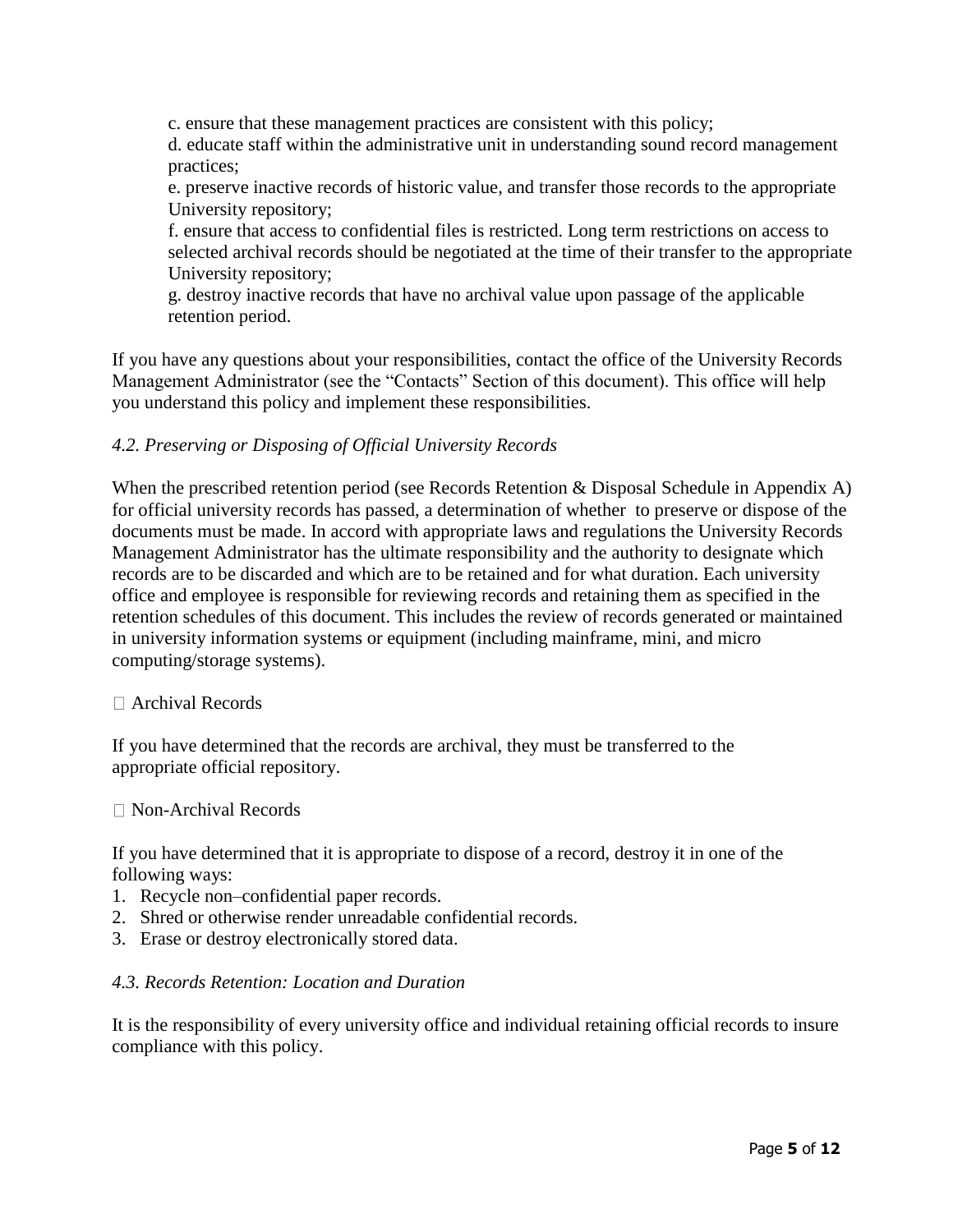The Records Retention & Disposal Schedule [Appendix A] lists the official repositories for university records as well as how long these records must be retained.

Record retention periods may be modified by statute, regulation, judicial or administrative order, contract, pending litigation or audit requirements. Such modifications supersede the requirements listed in this policy. Suspension of record destruction required by any of these reasons will be accomplished by a notice sent out to Official Repository Offices and University Department Records Coordinators by the University Records Management Administrator, the Office of Legal Counsel, the State System Audit Office, the Office of Finance and Administration, or the Office of Sponsored Programs.

## **Cautions**

### *5.1. No document list can be exhaustive.*

Questions regarding the retention period for any specific document or class of documents not included in the records retention tables should be addressed to the University Records Management Administrator.

## *5.2. Official records shall be destroyed when they have no business function.*

Departments and units that are not official repositories and that retain duplicate or multiple copies of these university records shall dispose of them when they no longer have a business function for the University. Requests to maintain records for reference purposes beyond the retention period must be approved by the University Records Management Administrator. Any record, whether current or maintained beyond the retention period, may be subject to production in the event of legal action against the University, or in response to a request for records under the Pennsylvania Right-to-Know law.

### **Policy Review**

Department Records Coordinators shall periodically review records generated and maintained by their department to ensure that the requirements of this policy are met. Each department shall review its records retention schedule annually to ensure it is complete with recent changes. All changes to retention schedules are to be submitted to the University Records Management Administrator. In addition, each department shall conduct a records review and archiving process annually at the end of each fiscal year to be completed by the end of that calendar year. The University Records Management Administrator may review department's procedures to ensure adherence to the requirements of this policy.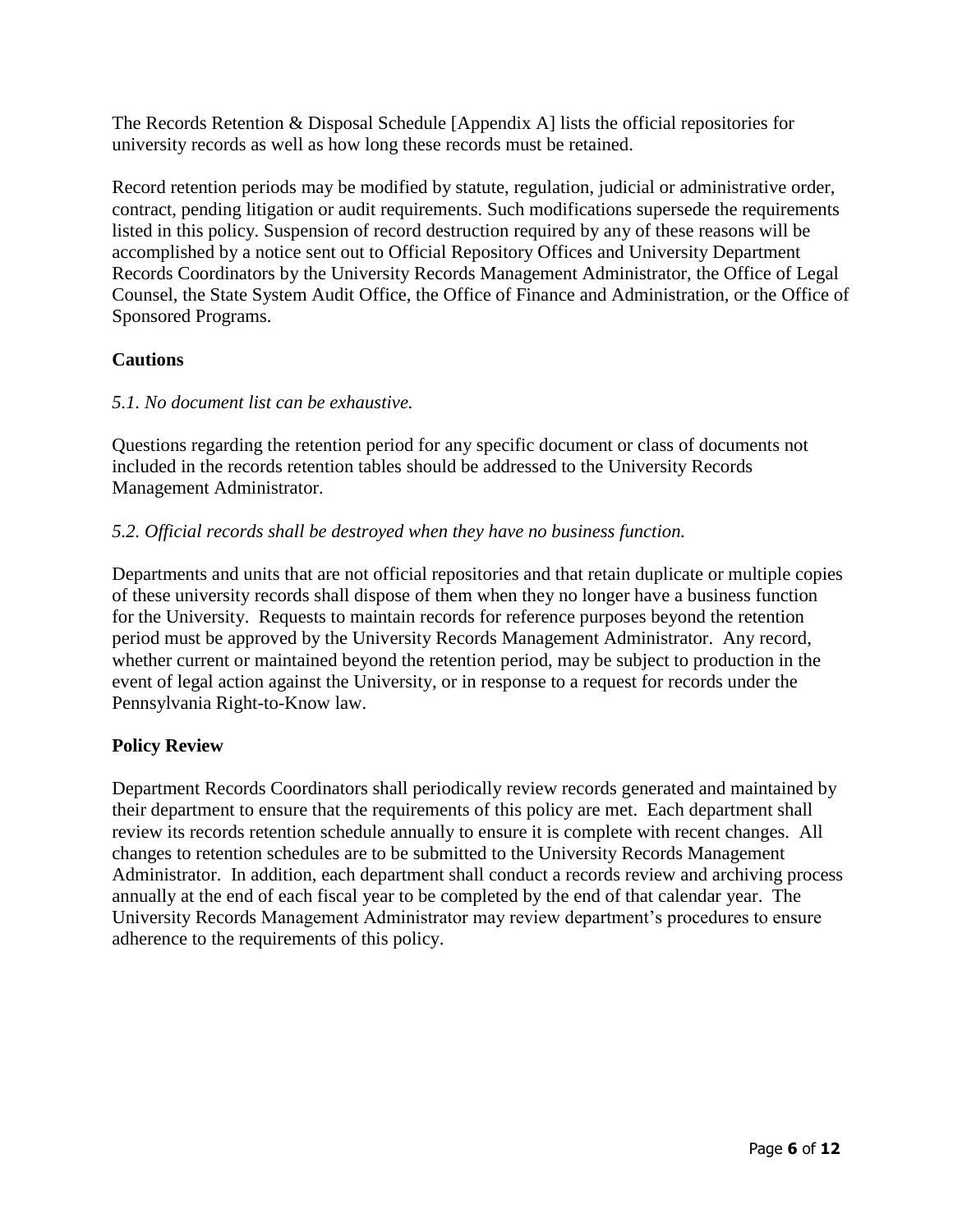# **Appendix A**

| <b>Type of Record</b>                                                                                                 | <b>Official Repository</b>            | <b>Duration (Years)</b>                      |  |  |
|-----------------------------------------------------------------------------------------------------------------------|---------------------------------------|----------------------------------------------|--|--|
| <b>Academic Department</b>                                                                                            |                                       |                                              |  |  |
| Criminal Background Checks,<br>students                                                                               | Program Administrator                 | 3 from student's<br>completion of<br>program |  |  |
| <b>Curriculum Requirement</b><br><b>Adjustment Denials</b>                                                            | Academic Department                   | 6                                            |  |  |
| Independent Study Forms,<br>completed                                                                                 | Academic Department                   | 2 from student's<br>completion of<br>program |  |  |
| <b>Internship Denials</b>                                                                                             | Academic Department                   | 2 from student's<br>completion of<br>program |  |  |
| Letters of Recommendation,<br>student                                                                                 | <b>Academic Department</b>            | 2 from student's<br>completion of<br>program |  |  |
| <b>Student Clinical Evaluations</b><br>(Nursing)                                                                      | Program Administrator                 | Permanent                                    |  |  |
| <b>Student Medical Records (Nursing)</b>                                                                              | Program Administrator                 | 3 from student's<br>completion of<br>program |  |  |
|                                                                                                                       | <b>Advising and Career Services</b>   |                                              |  |  |
| Lock Haven Alumni Job Placement<br>Credentials                                                                        | Career Services & Alumni<br>Relations | Minimum of 7<br>following graduation         |  |  |
|                                                                                                                       | <b>Admissions - Graduate</b>          |                                              |  |  |
| <b>International Student Forms (Visa</b><br>documentation, etc.)                                                      | <b>Graduate Admissions</b>            | 5 from start of<br>application term          |  |  |
| Letters of Recommendation                                                                                             | <b>Graduate Admissions</b>            | 5 from start date of<br>application term     |  |  |
| Miller Analogies Test, GRE Test<br>Scores (except for those in a<br>student's academic record, which is<br>permanent) | <b>Graduate Admissions</b>            | 5 from start date of<br>application term     |  |  |
| Student Waivers for Right of<br>Access (See Letters of<br>Recommendation for Admission)                               | <b>Graduate Admissions</b>            | 5 from start of<br>application term          |  |  |
| Transcripts (High School and Other<br>College)                                                                        | <b>Graduate Admissions</b>            | 5 from start of<br>application term          |  |  |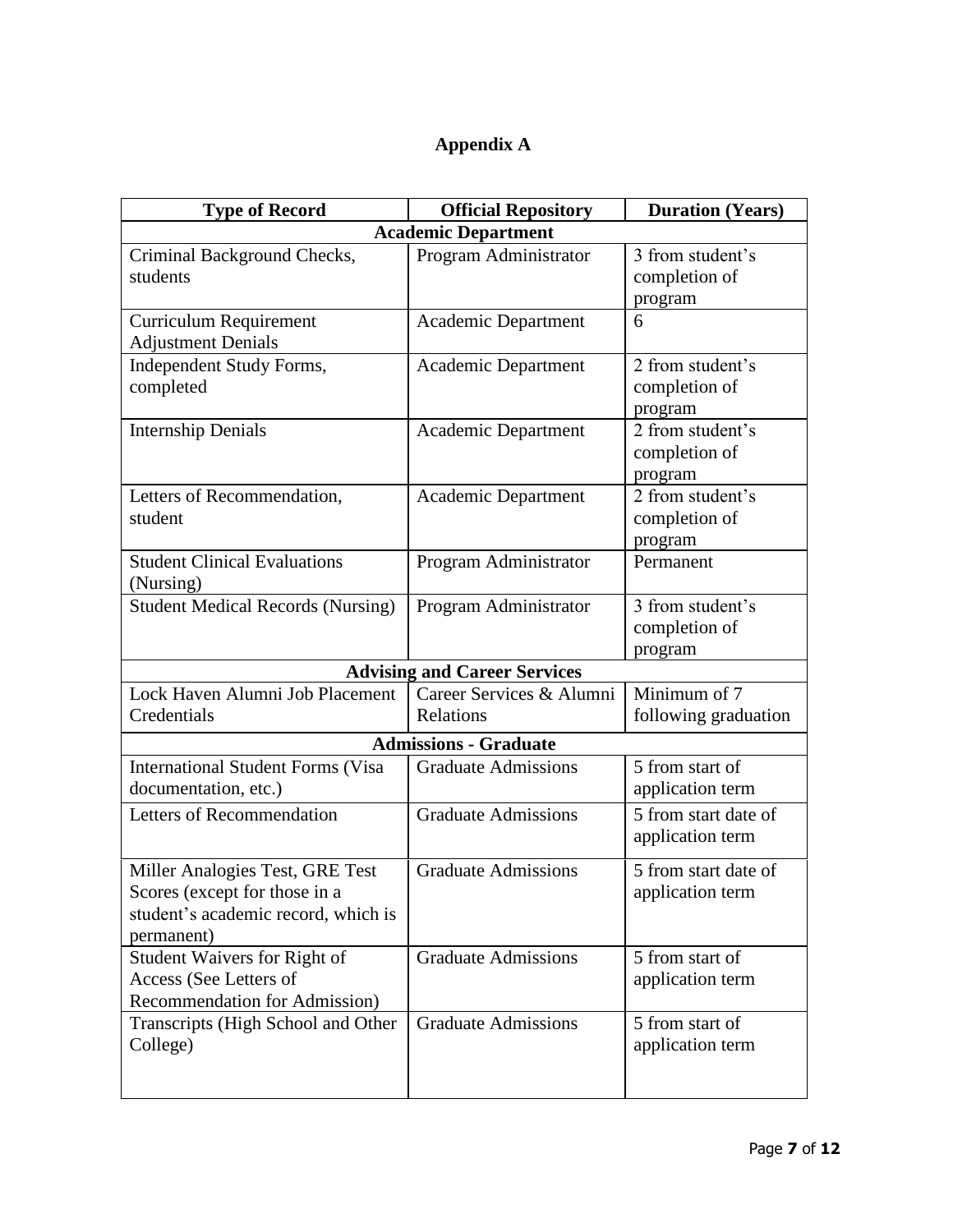| <b>Admissions - Undergraduate</b>                                     |                                    |                         |  |
|-----------------------------------------------------------------------|------------------------------------|-------------------------|--|
| <b>Advanced Placement, Applications</b>                               | Undergraduate                      | 3 from start date of    |  |
| for Admission, Relevant                                               | <b>Admissions</b>                  | application term        |  |
| Correspondence, Entrance Exam                                         |                                    |                         |  |
| Reports (ACT, CEEB, et. al.),                                         |                                    |                         |  |
| Residency Classification Forms,                                       |                                    |                         |  |
| Letters of Recommendation,                                            |                                    |                         |  |
| Transcripts - High School and                                         |                                    |                         |  |
| Other College (except for those in a                                  |                                    |                         |  |
| student's academic record, which is                                   |                                    |                         |  |
| permanent)                                                            |                                    |                         |  |
| International Student Forms,                                          | Undergraduate                      | 3 from start date of    |  |
| completed (Visa documentation,<br>$etc.$ )                            | Admissions                         | application term        |  |
| <b>Letters of Recommendation</b>                                      | Undergraduate                      | 3 from start date of    |  |
|                                                                       | <b>Admissions</b>                  | application term        |  |
|                                                                       |                                    |                         |  |
| <b>Residency Certificates</b>                                         | Undergraduate                      | 3 from start date of    |  |
|                                                                       | <b>Admissions</b>                  | application term        |  |
|                                                                       |                                    |                         |  |
| <b>Residence Change Documents</b>                                     | Undergraduate                      | 3 from start date of    |  |
| (Non-resident to Resident)                                            | <b>Admissions</b>                  | application term        |  |
|                                                                       |                                    | 3 from start date of    |  |
| Student Waivers for Right of<br>Access (See Letters of                | Undergraduate<br><b>Admissions</b> |                         |  |
| Recommendation for Admission)                                         |                                    | application term        |  |
|                                                                       |                                    | 3 from start date of    |  |
| Transcripts (High School and Other<br>College) (except for those in a | Undergraduate<br><b>Admissions</b> |                         |  |
| student's academic record, which is                                   |                                    | application term        |  |
| permanent)                                                            |                                    |                         |  |
|                                                                       | <b>Student Accounts</b>            |                         |  |
| <b>Hold or Encumbrance</b>                                            | <b>Student Accounts</b>            | <b>Until Released</b>   |  |
| Authorizations                                                        |                                    |                         |  |
| Student tuition and fee data, online                                  | <b>Student Accounts</b>            | Indefinite              |  |
| Tuition and Fee Charges, if account                                   | <b>Student Accounts</b>            | 2 fiscal, with no       |  |
| has zero balance                                                      |                                    | activity                |  |
| <b>Counseling and Psychological Services</b>                          |                                    |                         |  |
| <b>Counseling Patient Records</b>                                     | <b>Counseling Center</b>           | 5 from the last date of |  |
| (Regulatory) – see Appendix B                                         |                                    | service                 |  |
| <b>Financial Aid</b>                                                  |                                    |                         |  |
| <b>Student Loan Records</b>                                           | Financial Aid                      | 3 after PIF, assigned   |  |
|                                                                       |                                    | or cancelled            |  |
| Federal student aid program records                                   | <b>Financial Aid</b>               | 3 from end of award     |  |
|                                                                       |                                    | year                    |  |
|                                                                       |                                    |                         |  |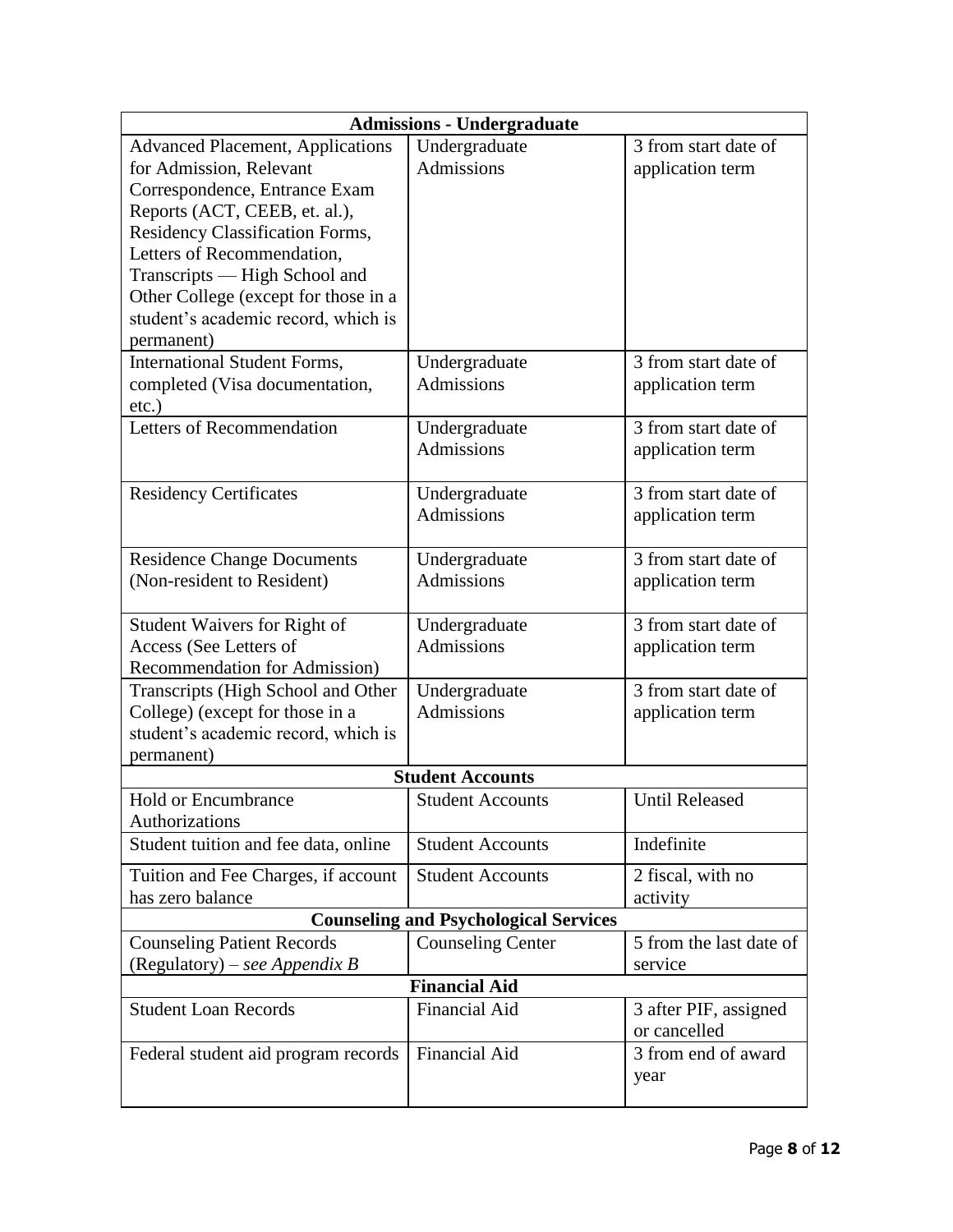| <b>Federal Perkins records</b>          | Financial Aid                         | 3 from date that loan |
|-----------------------------------------|---------------------------------------|-----------------------|
|                                         |                                       | was assigned to U.S.  |
|                                         |                                       | Dept. of Education,   |
|                                         |                                       | cancelled, or repaid  |
| <b>Veteran Administration</b>           |                                       | 5 from graduation or  |
| Certifications                          |                                       | date of last          |
|                                         |                                       | attendance            |
|                                         | <b>International Student Services</b> |                       |
| <b>International Student Services</b>   | <b>International Office</b>           | Permanent             |
| (Immigration Records only)              |                                       |                       |
|                                         | <b>Records and Registration</b>       |                       |
| Academic Actions (Dismissal, etc.)      | Registrar                             | 5 from graduation or  |
|                                         |                                       | date of last          |
|                                         |                                       | attendance            |
| Academic Records (including             | Registrar                             | Permanent             |
| narrative evaluations, competency       |                                       |                       |
| assessments, etc.)                      |                                       |                       |
| Change of Course Forms,                 | Registrar                             | 5 from date of        |
| completed -Continuing Education,        |                                       | enrollment            |
| <b>Summer Sessions, Extramural</b>      |                                       |                       |
| <b>Studies</b>                          |                                       |                       |
| Change of Grade Forms, completed        | Registrar                             | Permanent             |
| Change to Student ID number             | Registrar                             | Permanent             |
| <b>Class Roster of Student Names</b>    | Registrar                             | Permanent             |
| Confidentiality Hold Forms,             | Registrar                             | Permanent or until    |
| completed                               |                                       | student rescinds in   |
|                                         |                                       | writing               |
| <b>Curriculum Change Authorizations</b> | Registrar                             | 5 from graduation or  |
|                                         |                                       | date of last          |
|                                         |                                       | attendance            |
| Degree, Grade, Enrollment, and          | Registrar                             | Permanent             |
| <b>Racial/Ethnic Statistics</b>         |                                       |                       |
| <b>Enrollment Verifications</b>         | Registrar                             | 1 from enrollment     |
|                                         |                                       | date                  |
| <b>Grade Sheets</b>                     | Registrar                             | Permanent             |
| <b>Graduation Lists</b>                 | Registrar                             | Permanent             |
| <b>Hold or Encumbrance</b>              | Registrar                             | <b>Until Released</b> |
| Authorizations                          |                                       |                       |
| Name Changes                            | Registrar                             | Permanent             |
| <b>Original Grade Sheets</b>            | Registrar                             | Permanent             |
| <b>Reinstatement Records</b>            | Registrar                             | Permanent             |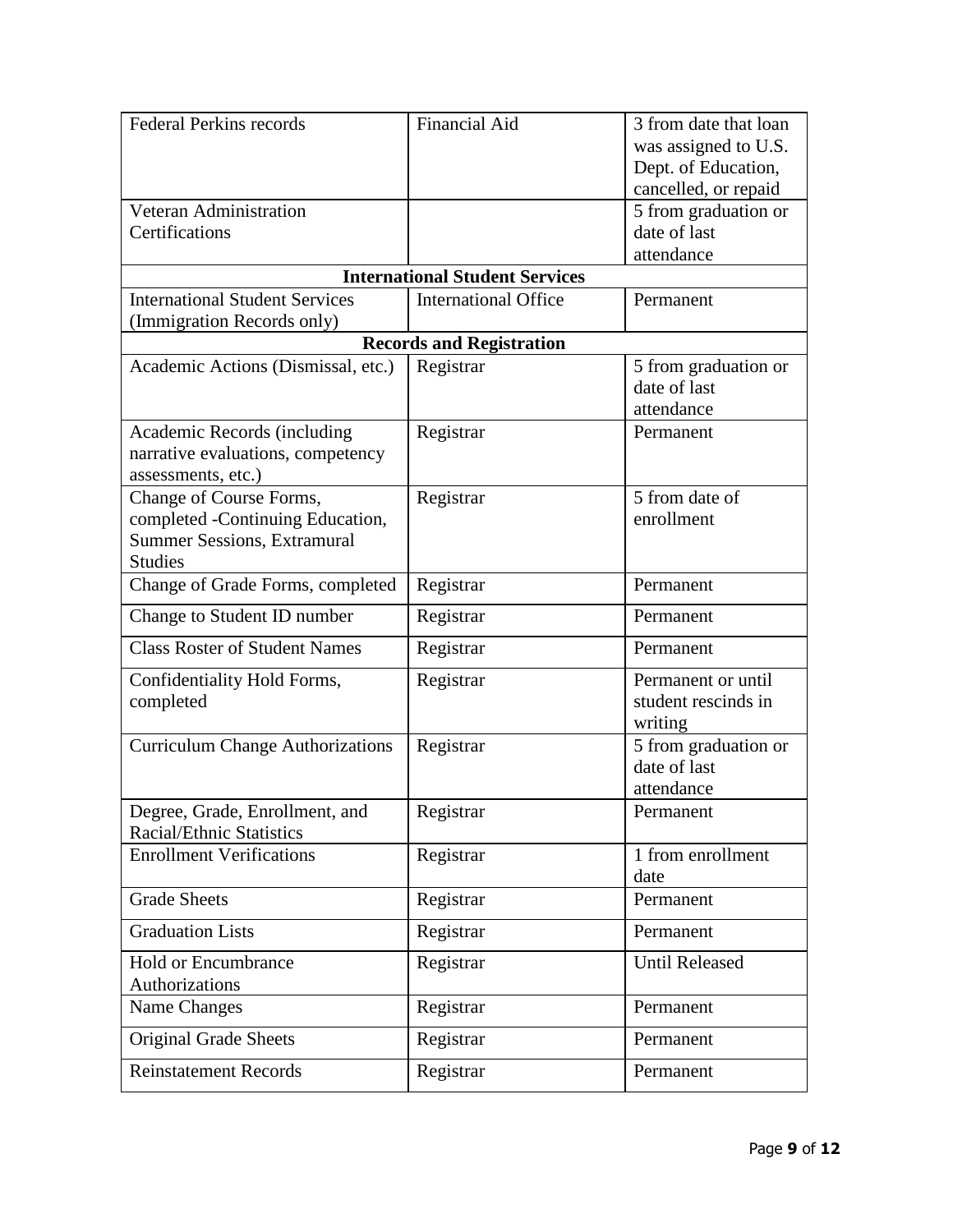| <b>Student Class Schedules</b>          | Registrar              | 1 from graduation    |  |  |
|-----------------------------------------|------------------------|----------------------|--|--|
|                                         |                        | date or date of last |  |  |
|                                         |                        | attendance           |  |  |
| <b>Student Registration Forms-</b>      | Registrar              | 1 from registration  |  |  |
| Continuing Education, Summer            |                        |                      |  |  |
| <b>Sessions, and Extramural Studies</b> |                        |                      |  |  |
| Transcripts                             | Registrar              | Permanent            |  |  |
| <b>Transcript Requests</b>              | Registrar              | 1 from submission    |  |  |
|                                         |                        | date                 |  |  |
| <b>Transfer Credit Evaluations</b>      | Registrar              | 5 from graduation    |  |  |
| Withdrawal Authorizations /             | Registrar              | $\overline{2}$       |  |  |
| <b>Leaves of Absence</b>                |                        |                      |  |  |
| <b>Student Life and Housing</b>         |                        |                      |  |  |
| Damage Records (including               | Student Life & Housing | 7 from term of       |  |  |
| pictures)                               |                        | occupancy            |  |  |
| <b>Emergency Cards</b>                  | Student Life & Housing | 1                    |  |  |
| <b>Housing Agreements</b>               | Student Life & Housing | 7 from term of       |  |  |
|                                         |                        | occupancy            |  |  |
| Dining Plan Agreements                  | Student Life & Housing | 7 from term of       |  |  |
|                                         |                        | occupancy            |  |  |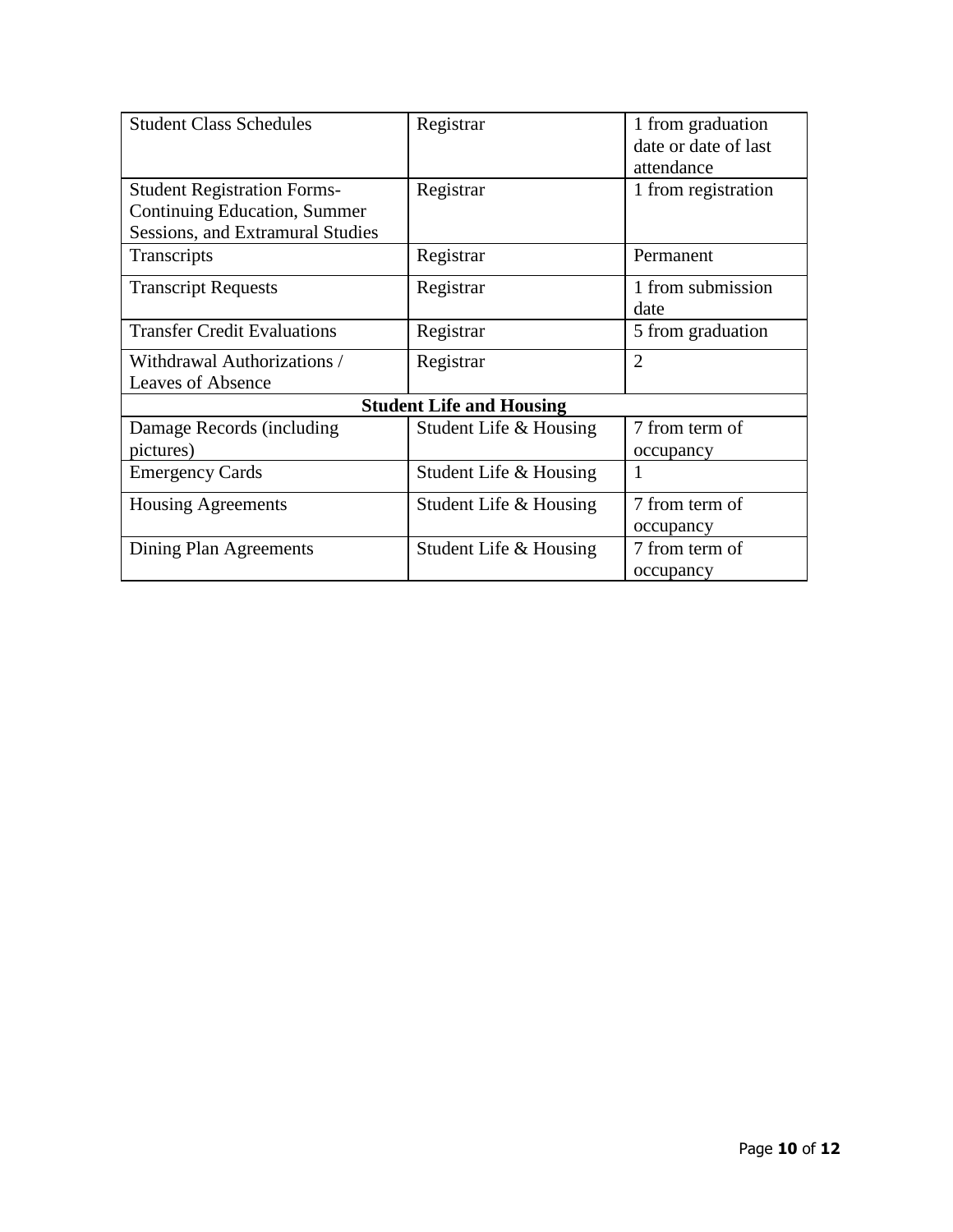## **Appendix B**

## SECURITY & DISPOSAL OF LHU COUNSELING SERVICE RECORDS POLICY

- 1. According to the Professional Psychologist's Practice Act (1972, P. L. 52) Rules and Regulations Section of the State Board of Psychology, the following statement is applicable to our setting  $(41.57)$  Section  $(8)$  (d & E): " To meet the requirements of the Section, so as to provide a formal record for review, but not necessarily for other legal purposes, psychologists shall assure that all data entries in professional records are maintained for at least a period of five years after the last date that service was rendered. The Psychologist shall also abide by other legal requirements for records retention; even if longer periods of retention are required for other purposes." "The Psychologist shall provide for the confidential disposition of records in the event of the Psychologist's withdrawal from practice, incapacity or death."
- 2. The International Association of Counseling Services (IACS) recommends that inactive files or the "complete record should be maintained for a minimum of 7 years from the last date of entry."
- 3. Given these Legal Statutes and Accreditation Standards, the LHU Counseling Service will maintain the complete Counseling Record of Inactive cases for a minimum of 7 years.
- 4. The disposal of LHU Counseling Service records shall be consistent with the IACS Professional Standards and relevant Statutes. Records shall be covered and stored in temporary closed portable storage bins and may be picked up by a professional disposal service. Only LHU Counseling Service Faculty and Staff may have access to Counseling Service Records for purposes of the preparation of and disposal of records. Under the guidance of the Counseling Service Director, Counseling Service Staff will have access to clinical files consistent with their clerical role and client purposes.
- 5. Confidentiality and appropriate handling of the information and records must be reflected in the collection, classification and maintenance of the data, administrative, security, and in dissemination of information regarding clients. Records must be secure and should be kept in a central area. Hard copy records must be stored in a secure area, such as locked file cabinets. In the case of computerized records, password protection and other physical safeguards must be in place to ensure the confidentiality of stored material. Regardless of the case record form used by the Center, all case records are the property of the LHU Counseling Service and the University.
- 6. Access should be limited to LHU Counseling Service Personnel only and Counseling Service Records must be kept separate from records of any other entity. Records are subject to the requirements of the Family Educational Rights and Privacy ACT (FERPA), 20 U.S.C. 1232g et seq. The Director of LHU Counseling Service (CS) is the Custodian of Records with the Dean of the College of Business, Information Systems & Human Services as a "backup" to insure the security of records in the event of a work stoppage or other specified circumstances (incapacity of the (CS) Director, natural & man-made disasters).